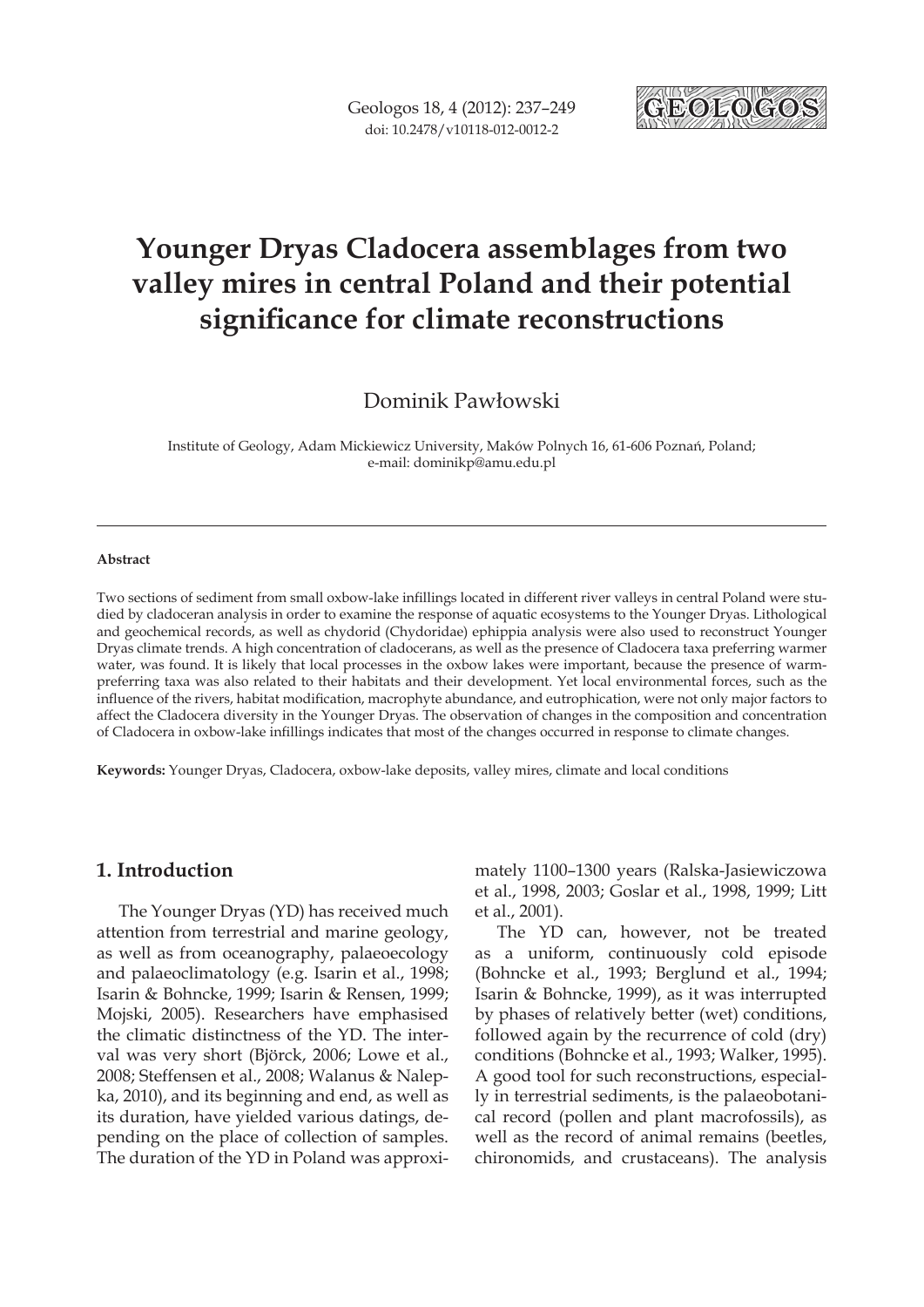of Cladocera ephippia, based on changes in reproduction and usually dependent on the length of the open-water season, is a very useful technique for reconstructing climate trends (Sarmaja-Korjonen, 2003; Sarmaja-Korjonen & Seppä, 2007; Nevalainen et al., 2011).

The pollen record in the YD are dominated by arctic (subalpine) and cold-tolerant taxa (Bohncke, 1993; Böttger et al., 1998; Mortensen et al., 2011). A similar situation exists in the records of macro- and micro-invertebrates. Certain taxa, such as flying insects and even cladocerans, however, will react more rapidly to climate changes than do other proxies, such as tree pollen (Płóciennik et al., 2011; Pawłowski, 2012). This is manifested by the appearance of taxa that prefer better (warmer, wet) conditions. This has been recognised for the subfossil remains of Cladocera: species preferring warmer conditions occurred sometimes during the YD (Szeroczyńska, 2006). These temperature fluctuations have also been recorded from other sites in Europe (Szeroczyńska, 1998a; Hofmann, 2000; Lotter et al., 1997, 2000; Bennike et al., 2004). This may indicate that, during the YD, there were short phases of milder climate conditions. The reconstructed YD palaeotemperatures from central Poland suggest that the mean July temperature was about 13°C (Coope et al., 1998; Isarin et al., 1998; Isarin & Renssen, 1999), or even approx. 15–16°C (Dobrowolski et al., 2001; Lorenc, 2008; Płóciennik et al., 2011).

Most of the Cladocera data come from the sediments of lakes and bogs. Sediments from abandoned palaeochannels (oxbow lakes), also those from the YD, may contain good climate indicators in the form of fossils. In the Bölling, rivers changed their regimes and channel patterns from braided to large meanders in response to the spreading of forest vegetation and the rapid reduction of sediment load (Kozarski, 1991; Starkel, 1990), and filled these lakes with mineral/organic sediments, mostly during the YD (Rotnicki & Młynarczyk, 1989; Starkel et al., 2007). This happened although the cooling of the YD caused an increase in bedload and also in spite of a tendency towards braiding of the rivers (Starkel et al., 2007). Oxbow infillings may thus be valuable archives for palaeoenvironmental reconstructions; they might also be an archive of climate changes.

The present contribution discusses the results of an analysis of subfossil Cladocera from two valley mire sediments, from the Ner and Widawka river valleys, which accumulated during the YD. These are among the few rare sites in central Poland suited to palaeoclimate studies, and particularly to the analysis of subfossil cladocerans, because of (1) the evidence for YD oxbow cladoceran communities, (2) the evidence for short-lived oscillations in the cladoceran records, and (3) the sparse knowledge concerning cladoceran successions from the central part of Poland (in contrast to the existing knowledge concerning the northern part of the country). The objective of this contribution is thus to answer the questions of: (1) how the changes in the Cladocera succession accumulated in oxbow lakes can be used for climatechange studies (for the example of the YD), and (2) whether the presence of warm-preferring taxa and their climate response was directly related to the temperature fluctuations, or, alternatively, to their habitats and to the oxbow development. In addition, Cladocera analysis from these mires provides data on the environmental evolution of the YD lakes and the oxbow lakes under changing conditions, and helps to reconstruct the palaeoenvironmental changes which then took place in central Poland.

# **2. Materials and methods**

# **2.1. Study sites**

The sites selected for analysis are located in central Poland (Fig. 1 A, B), in the area of the Warthian (Late Saalian) ice sheet, which was the last to cover this part of the country. The Korzeń and Kolonia Bechcice sites are valley mires in the valleys of the Ner and Widawka rivers, which flow into the Warta river. These mires are approx. 30 km apart from each other (Fig. 1B); they had the same (transitional) climate, with similar ranges of mean annual rainfall, annual temperature, snow cover, etc. (Woś, 1999; Kłysik, 2001). All study sites are situated at the surface of a higher fluvioglacial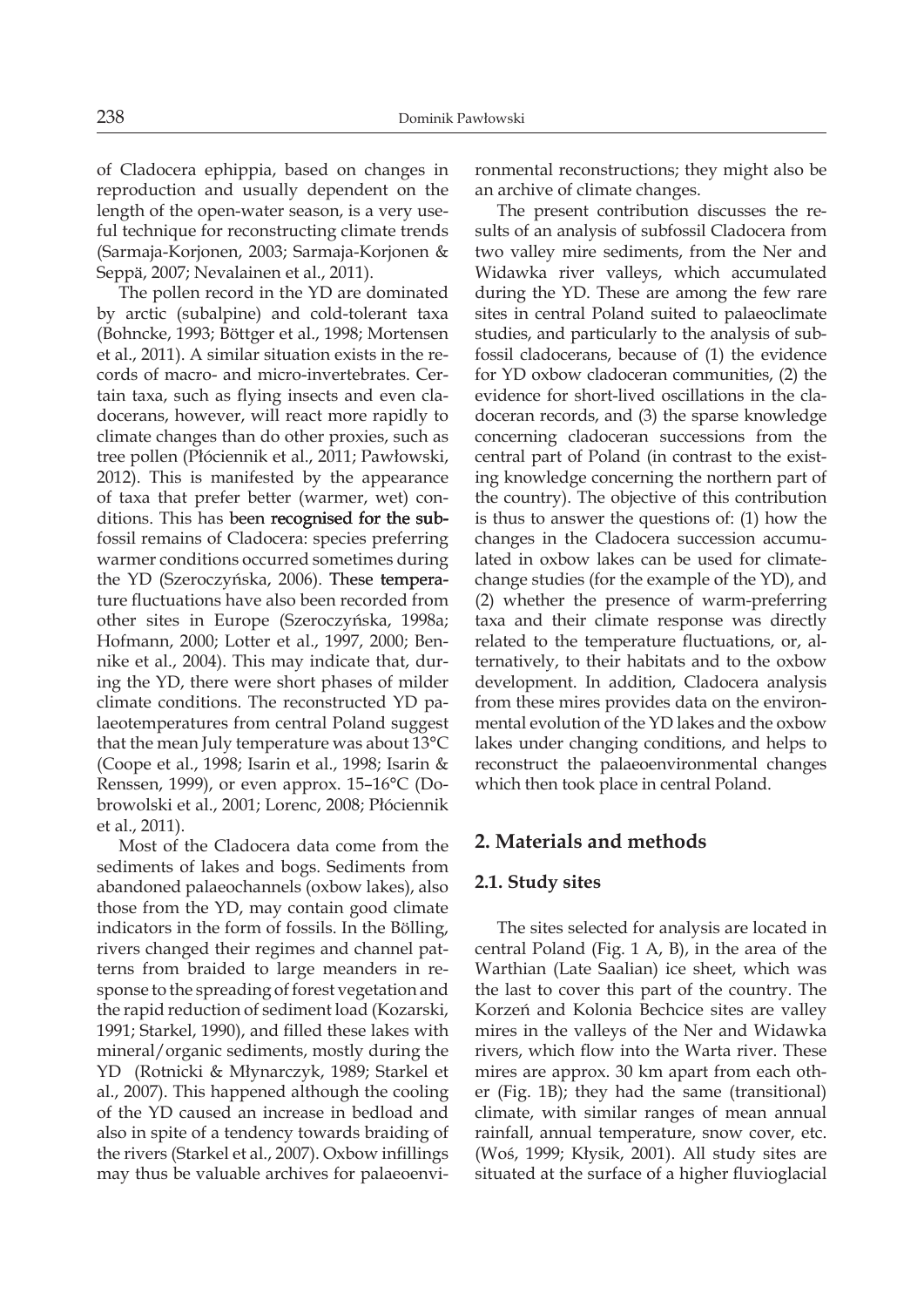

**Fig. 1.** Location in Europe (A) and Poland (B) of the Korzeń and Kolonia Bechcice mires. **1:** Main rivers and their current directions. **2:** Towns. **3:** Location of the mires under study.

terrace built of sandy/gravelly sediments (Kittel et al., 2010; Borówka et al., 2011). Analyses of sediments from these fens using multiproxy methods and radiocarbon datings have been presented by Kittel et al. (2010), Borówka et al. (2011), Borówka & Tomkowiak (2011) and Stachowicz-Rybka et al. (2011).

#### **2.1.1. Korzeń**

The Korzeń site is located in the estuary of the Widawka river (Fig. 1B), and is the deepest palaeochannel along the edge of the high terrace of this valley. The basal part of the sediment has been dated as late Vistulian, and the upper part as Holocene (Borówka et al., 2011).

An organic succession of 200 cm thick is present in the deepest part of the palaeochannel (geographical coordinates 51°28'44.0"N; 18°53'25.8"E). The YD is represented by noncalcareous, detritus/clay (gyttja) and the beginning of reed/sedge peat accumulations (Fig. 2). The sediments contain large amounts of mineral matter (on average about 84%), as well as the highest concentrations of lithophile elements, such as sodium, potassium, and magnesium (Fig. 2). The sediments from the end of the YD contain increasing amounts of organic matter, from about 20% to 70%, and decreasing amounts of lithophile elements (Borówka et al., 2011).

#### **2.1.2. Kolonia Bechcice**

The Kolonia Bechcice site (51°45'12.12"N; 19°14'27.13"E) was part of a large palaeochannel in the Ner river valley (Fig. 1B). The accumulation of the fluvial infilling started most probably during the late Vistulian, and continued throughout the Holocene (Kittel et al., 2010).

An organic succession of 140 cm thick from this site was chosen for analysis (Fig. 3). The basal part of the sediment, consisting of mineral/organic deposits underlying peats, has been dated as YD (Stachowicz-Rybka et al., 2011). This basal part contains up to 10% organic matter and a considerable fraction of the lithophilic elements such as sodium, potassium, and magnesium (Borówka & Tomkowiak, 2011: see Fig. 3).

#### **2.2. Cladocera analysis**

The samples from each core were collected in 5-cm intervals. Samples of  $1 \text{ cm}^3$  each were processed according to the standard procedure of Frey (1986). All remains were counted: head shields, shells, postabdomens, postabdominal claws, and ephippia. The most abundant body part was chosen for each taxon to represent the number of individuals, and percentages were calculated from the sum of individuals. Because the frequency of Cladocera was low, 5–8 slides were counted per sediment sample. The taxonomy of cladoceran remains follows in the present contribution that of Szeroczyńska & Sarmaja-Korjonen (2007).

The presence of Cladocera species and their frequencies were used for a reconstruction of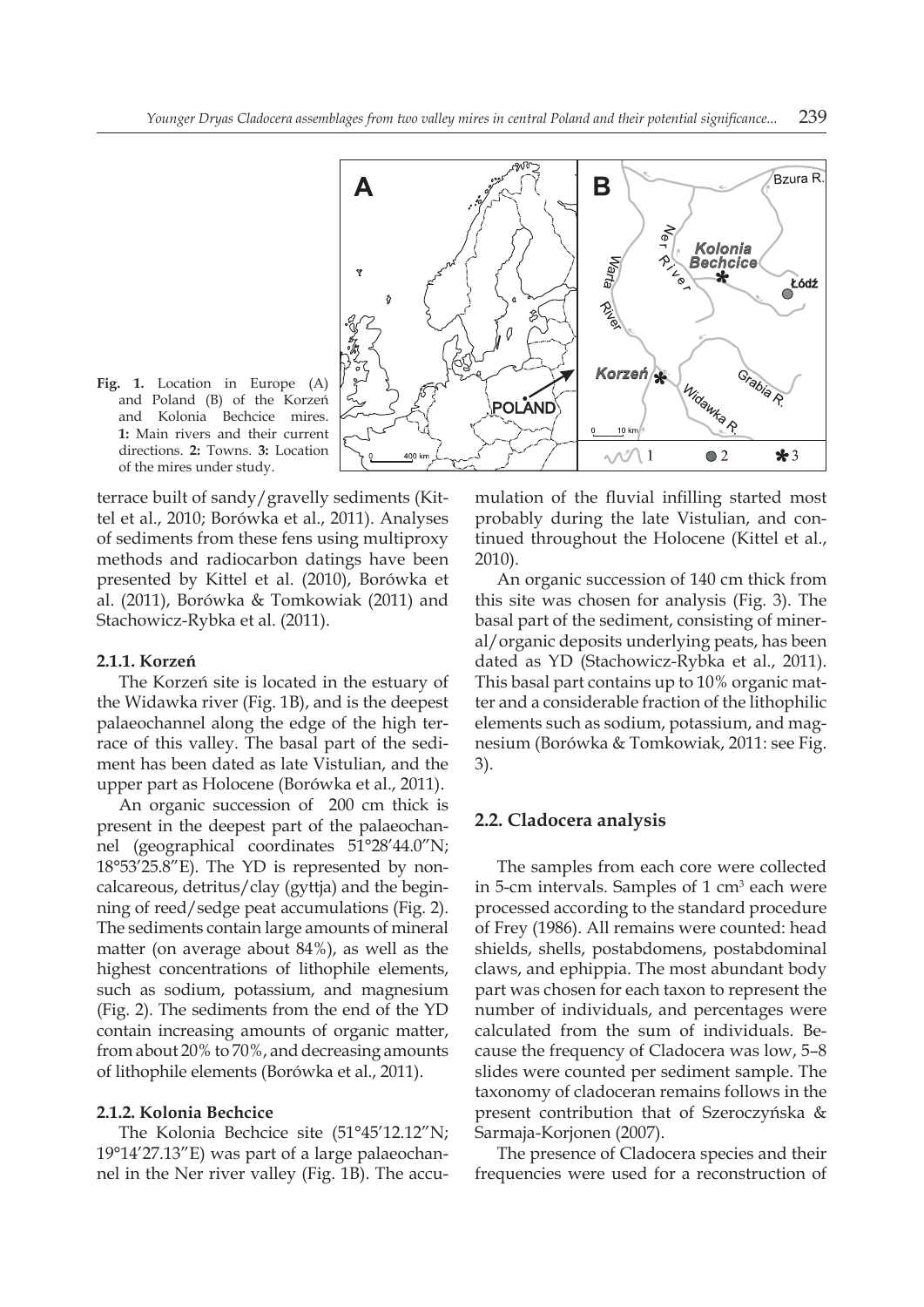



**1:** Medium-grained fluvial sands. **2:** Sands with fragment of wood. **3:** Detritus-clay gyttja. **4:** Reed/sedge peat. **5:** Willow (*Salix* spp.) peat. **6:** *Sphagnum* moss peat. 1: Medium-grained fluvial sands. 2: Sands with fragment of wood. 3: Detritus-clay gyttja. 4: Reed/sedge peat. 5: Willow (Salix spp.) peat. 6: Sphagnum moss peat.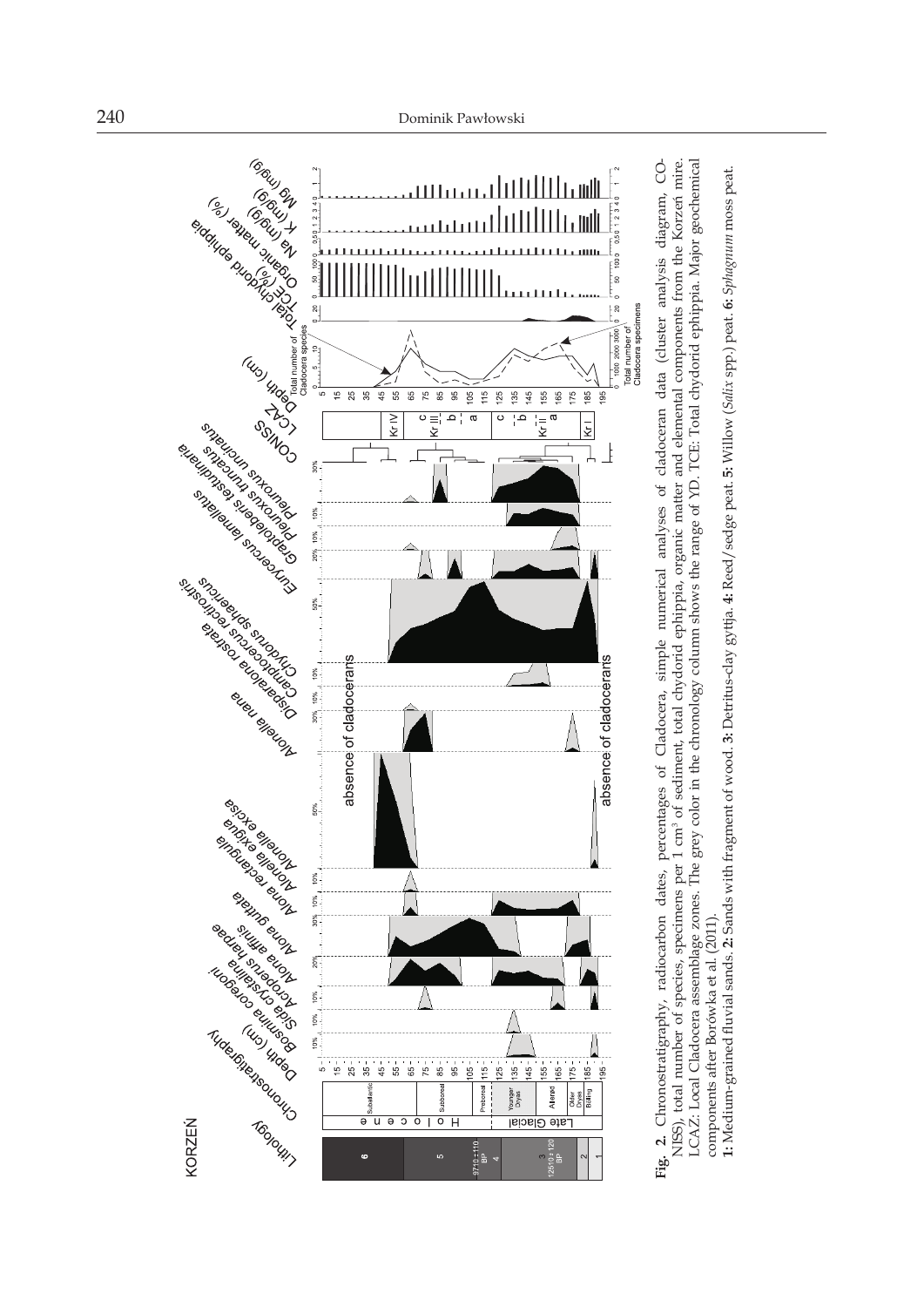

**Fig. 3.** Chronostratigraphy, radiocarbon dates, percentages of Cladocera, simple numerical analyses of cladoceran data (cluster analysis diagram, CONISS), total number of species, specimens per 1 cm<sup>3</sup> of sediment, total chydorid ephippia, organic matter and elemental components from the Kolonia Bechcice mire. LCAZ: Local Cladocera assemblage zones. TCE: Total chydorid ephippia. The grey color in the chronology column shows the range of YD. Major geochemical components after Borówka & Tomkowiak (2011). **1:** Medium-grained fluvial sands. **2:** Detritus gyttja. **3:** Reed peat, decomposed. **4:** Moss peat, well decomposed. **5:** Organic-rich silts. **6:** Organic-rich silt intercalating with sands. **7:** Silty sands. **8:** Fine-grained sands. **9:** Sands with

the development of the mires under study. Based on species composition and their abundances, Cladocera developmental zones were distinguished. CONISS software (Grimm, 1987) confirmed that the assigned Cladocera zones (Local Cladocera Assemblage Zones: LCAZ) were correct.

silts. **10:** Medium-grained sand.

The ecological preferences of cladoceran taxa were determined following Whiteside (1970) and Szeroczyńska (1998b). The results (Figs 2, 3) have been plotted on a percentage diagram using the POLPAL program (Walanus & Nalepka, 1999). When the Cladocera were counted, chydorid carapaces (representing asexual reproduction) and ephippia (representing sexual reproduction) were also enumerated. The total chydorid ephippia (TCE) was calculated from the sum of chydorid shells and chydorid ephippia (Sarmaja-Korjonen, 2003).

# **3. Results**

## **3.1. Korzeń**

Sixteen Cladocera species have been identified from the Korzeń sediments, and four zones (Kr I–Kr IV) of Cladocera development have been distinguished (Fig. 2). These zones can be correlated with pollen assemblage zones (Borówka et al., 2011). Cladocera subphases Kr IIb and Kr IIc correlate with the YD (Fig. 2).

This time-span contains 10 species, belonging to 3 families (the Bosminidae, Chydoridae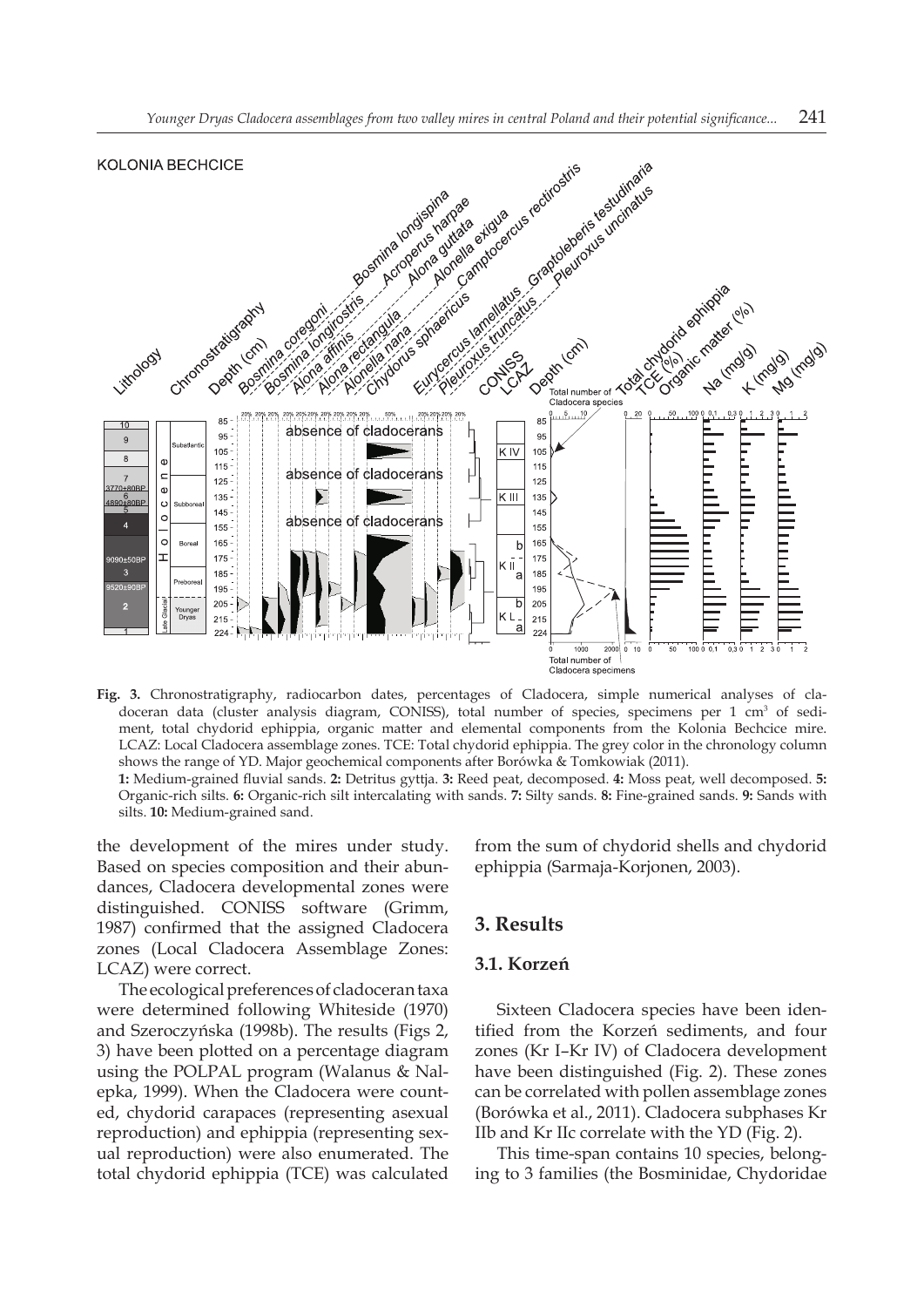and Sididae families), and over 1,500 specimens in total per cm<sup>3</sup> of sediment (Fig. 2). Most numerous are the littoral species of the Chydoridae family. The planktonic form (*Bosmina*  (*Eubosmina*) *coregoni*) does not even account for 10% of all individuals (Fig. 2). The described subphases Kr IIb and Kr IIc are characterized by the dominance of cold-tolerant taxa, such as *Chydorus sphaericus*, *Alona affinis*, and *Eurycercus lamellatus*, but also by the appearance of species preferring warm waters (*Camptocercus rectirostris*, *Pleuroxus truncatus*, and *Pleuroxus uncinatus*). Some of these, such as *Pleuroxus uncinatus*, are abundant and exceed 20% of all individuals (Fig. 2). Ephippia of 4 chydorid species were found (*Alona affinis*, *Alona rectangula*, *Chydorus sphaericus* (sensu lato), and *Pleuroxus uncinatus*), although carapaces of 14 species were identified (Fig. 2).

The highest proportion of total chydorid ephippia (TCE) occurs at a depth of 175 cm (Older Dryas), where the TCE increased to 10.7%. The last considerable maximum (5.6%) was found at a depth of 145 cm (Younger Dryas) where the TCE suddenly increased after a phase during which they maintained a value of some 0.4% (Fig. 2). In the younger part of the YD sediments, no ephippia were found.

#### **3.2. Kolonia Bechcice**

The sediments of the Kolonia Bechcice site contain 15 Cladocera species (Fig. 3), belonging to 2 families (Bosminidae and Chydoridae). Four Cladocera developmental zones (K I–K IV) are distinguished, which correlate with pollen assemblage zones (Stachowicz-Rybka et al., 2011). Cladocera phase K I correlates with the YD (Fig. 3). In samples from the end of the YD, more than 1,900 specimens are present, with 11 species per cm<sup>3</sup>. The most numerous are littoral species of the Chydoridae family. The number of pelagic individuals (from the Bosminidae family) do not exceed 40%, but *Bosmina longirostris* – a species usually inhabiting fertile, shallow zones of lakes (Szeroczyńska, 1998b) – is abundant in the initial phase of lake sedimentation and exceeds 30% of all individuals (Fig. 3).

The most significant feature of the YD subfossil Cladocera assemblage is the clear dominance of cold-tolerant taxa such as *Chydorus sphaericus*, *Alona affinis*, and *Acroperus harpae*. Despite their dominance, taxa preferring warm waters and high trophic states as well as plantassociated taxa (*Graptoleberis testudinaria*, *Alona rectangula*, *Bosmina longirostris, Pleuroxus uncinatus*, and *Camptocercus rectirostris*) are also numerous. The ephippia of only 3 chydorid species have been identified (*Alona affinis*, *Alona rectangula*, *Pleuroxus uncinatus*). The highest TCE occurs at a depth of 224 cm (Younger Dryas) where it increases to 10%. After this maximum, the proportion of total chydorid ephippia decreases (Fig. 3).

#### **4. Discussion**

The YD is defined as a cold phase that is generally characterised by a low biodiversity with a few cold-tolerant Cladocera species such as *Acroperus harpae*, *Alona affinis*, and *Chydorus sphaericus* (Lotter et al., 2000; Szeroczyńska, 2006). It is not surprising that such taxa persisted in the YD, because these species are known to occur over a wide range of conditions, and they are tolerant of environmental stress (Duigan & Birks, 2000); they are also common in northern and in European mountain lakes (Kamenik et al., 2007; Bjerring et al., 2009). These species were often found to be pioneer taxa, i.e., early immigrants following the retreat of the ice (Szeroczyńska, 1998a). Additionally, in a cold climate, a higher proportion of chydorid ephippia is expected in lake sediments, because when the open-water season is shorter, the relative duration of the asexual reproduction period is limited, compared to that of the sexual reproduction period (Sarmaja-Korjonen & Seppä, 2007).

The cladoceran-inferred reconstruction suggests a drop to 9–10°C at the beginning of the Younger Dryas (Lotter et al., 2000). Yet, during the YD, there was also a short warmer episode with a high diversity of cladocerans and the presence of species preferring warm water, such as *Camptocercus rectirostris*, *Pleuroxus* spp., and *Alonella nana* (Szeroczyńska, 1998a; Hoff-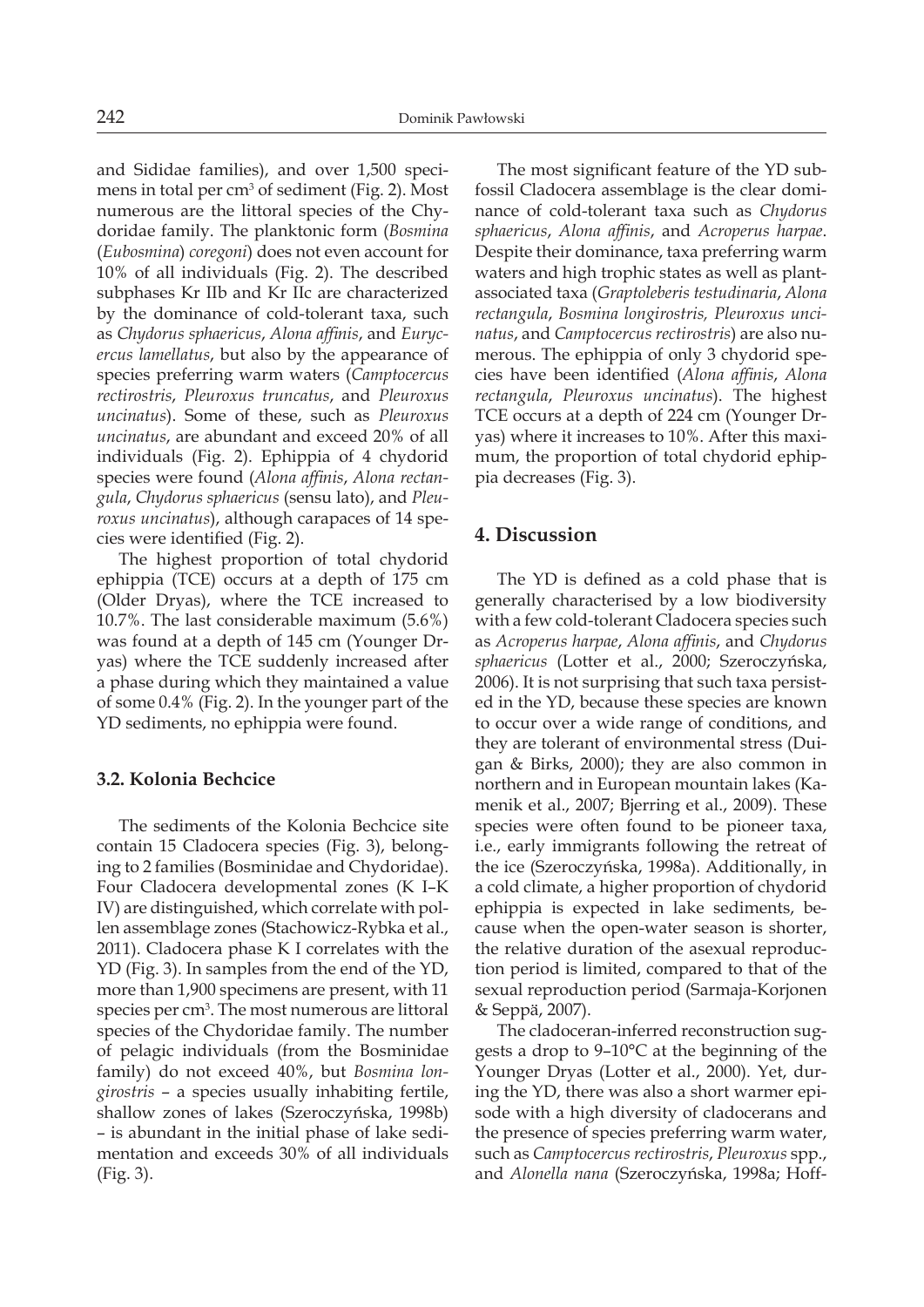man, 2000; Lotter et al., 2000; Bennike et al., 2004). A rapid warming occurred over the final 300 years of the late YD, reflected by a rise in the July temperatures of the order of 5°C (from 10–13°C to 16°C; Ralska-Jasiewiczowa et al., 1998; Starkel, 2002).

At both of the studied oxbow-lake infillings, the presence of forms preferring warm water (*Camptocercus rectirostris*, *Pleuroxus* spp. – especially *Pleuroxus truncatus* – and sporadically *Graptoleberis testudinaria*: see Figs 2, 3; Poulsen, 1928) and an increase in Cladocera biodiversity and frequency was found for the YD (Figs 2, 3). It seems possible that the above-mentioned warmer or milder environmental conditions during this interval gave rise to the observed changes in the valley mires. However, environmental changes can hamper Cladocera-based climate reconstructions (Korhola, 1999; Duigan & Birks, 2000; Bjerring et al., 2009). Additionally, some of these species belong to typical southern fauna of Fennoscandia, according to their latitudinal affinities (Harmsworth, 1968), but the ecology of some species is not yet clear (e.g. *Camptocercus rectirostris* has also been noted from deeper and colder sites in northern Fennoscandia: Korhola, 1999). Therefore, two factors – the local and the global climate – must be taken into consideration.

The first of these factors – local changes – might be connected (directly or indirectly) with the influence of the river (water-level changes), habitat modification, macrophyte abundance, eutrophication, nutrient concentrations, or fish abundance. The developments of the oxbow lakes show some characteristics in common. Both sites are located within river valleys in lowlands; the rivers have similar hydrological characteristics; and the sites were oxbow lakes during the YD. During the YD, accumulation of sediment took place on some valley floors in the Łódź region, and water levels increased (high discharge, floodwaters with high sediment loads: Turkowska, 1988; Forysiak et al., 2010). It is possible that this was also the case in the section of the river valleys studied here. The oxbow lakes were fed by rivers and by groundwater. This can be deduced from the lithological and geochemical components (Borówka et al., 2011;

Borówka & Tomkowiak, 2011): at the Korzeń site from the large, homogeneous content of mineral matter and lithophilic items (Fig. 2), and at the Kolonia Bechcice site from the lower content of mineral matter in the marsh sediments (Fig. 3). This suggests that the sediments at the Korzeń site were deposited in a small oxbow–lake landscape, which was probably frequently inundated by floodwaters, or – more likely – the gyttja layer was deposited quickly, at the time when a then existing meander was cut-off (Borówka et al., 2011). In the case of the Kolonia Bechcice site, accumulation in the oxbow lake took place in far-reaching isolation with restricted influence from river and floodwaters (Borówka & Tomkowiak, 2011). The Cladocera assemblage in sediments from the initial period of the oxbow is rich and is much more diverse than typical pioneer assemblages (Duigan & Birks, 2000). Also the slightly higher frequency of Cladocera at this site at the end of the YD (Fig. 3) could be explained by its position: this lake was isolated from direct fluvial influence. A similar situation has been reported from Dutch lakes formed after breaching of river dikes (Krilova et al., 2010).

At both sites, the abundant littoral cladoceran taxa provide evidence for a shallow-water setting, although the water level was sufficiently high for planktonic cladoceran forms (*Bosmina* (*Eubosmina*) *coregoni*, *B*. (*E*.) *longispina*, and *B. longirostris*: see Figs 2, 3). Their appearance might, however, also be related to floodings (Pawłowski et al., 2012). The hydrological regime of these YD oxbow lakes (e.g. the influence of floodwaters and the rise of groundwater levels in the valley) was slightly different from that in closed-lake depressions from this time. Moreover, the local changes resulting from geological and geomorphological positions that differed from those of more typical lakes may have affected the hydrological conditions in the abandoned meanders (Korzeń is located in the estuary of the river, whereas Kolonia Bechcice is in the middle section of the river). The additional fluvial regime and sediment load affected the infilling of the meanders. For example, the rates of shift from bedload to suspended load during the Younger Dryas/Preboreal transition varied, and depended on the size of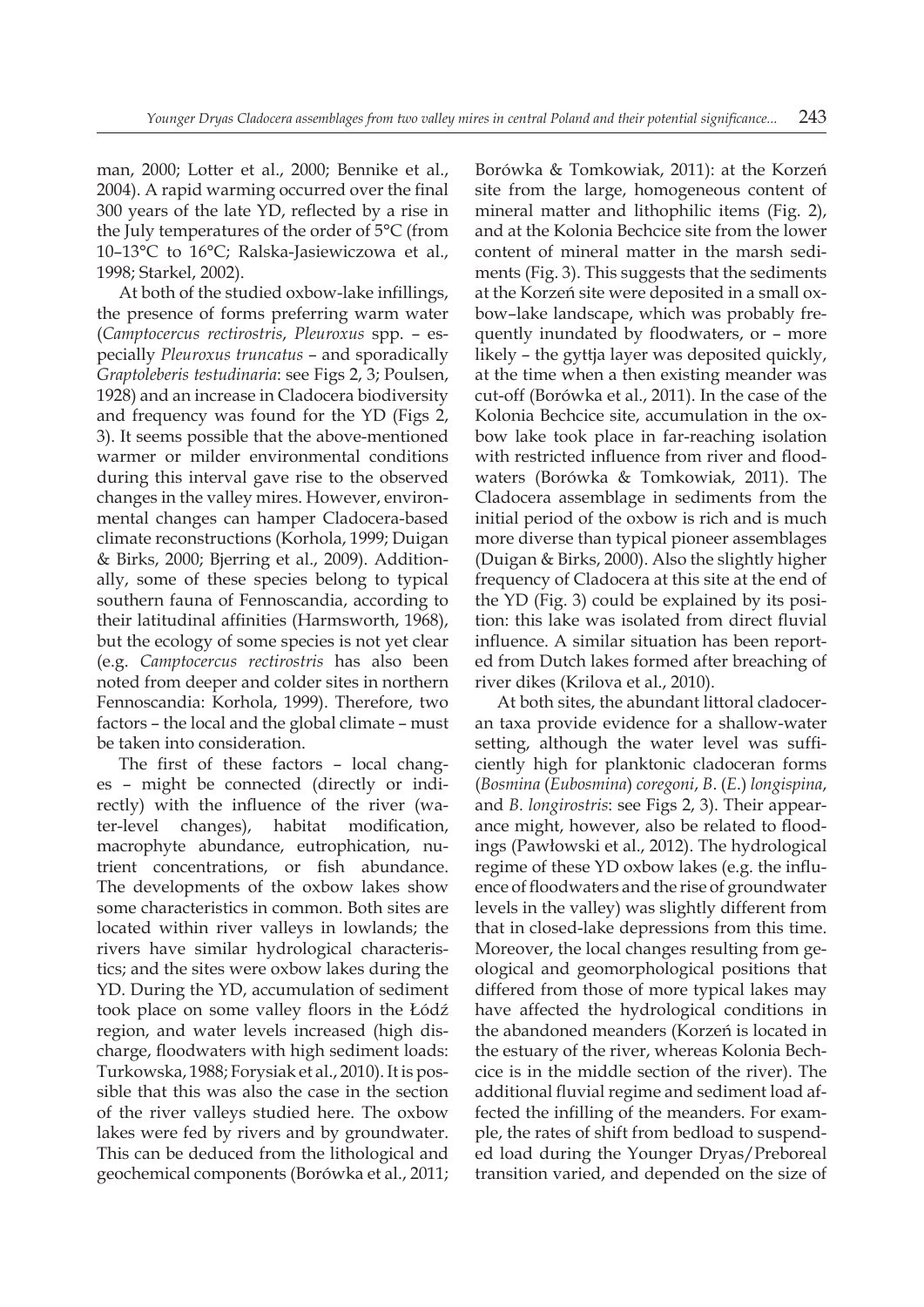the river valley, the position in the longitudinal profile, and the location of the headwaters in mountains or in lowlands (Starkel, 2002). These hydrological and sedimentological changes did not occur in closed-lake depressions.

Other environmental factors, such as the pattern of the habitat (structures such as plantgrowth forms) and substrate types are likely to have played significant roles at these sites: chydorids live in littoral regions and depend largely on the habitats provided by aquatic vegetation (Duigan & Birks, 2000; Bjerring et al., 2009). The development of these lakes is reflected by the accumulation of mineral/organic sediments (at the Korzeń site) or by the accumulation of mineral deposits (at the Kolonia Bechcice site). Therefore, most of the species from the YD found in these oxbow-lake deposits are littoral, macrophyte/sedimentassociated taxa, which were common in European lakes (Bjerring et al., 2009). Chydorid species as *Pleuroxus* spp., *Graptoleberis testudinaria*, and *Camptocercus rectirostris* live in warm water, but they are also primarily associated with vegetation. Some of these taxa are commonly found in small ponds (Korhola, 1999).

The high frequency of *Pleuroxus uncinatus* could, however, also be explained by the extensive mineral substrates in the oxbow lakes (Bjerring et al., 2009), and the presence of *Camptocercus rectirostris* may be due to its existence on benthic substrates created by the macrophyte decline (Duigan & Birks, 2000). On the other hand, the presence of more phytophilous species such as *Graptoleberis testudinaria*, *Eurycercus lamellatus*, and *Alonella nana* – which are usually associated with, or live between, submerged macrophytes (Duigan & Birks, 2000; Bjerring et al., 2009) – point to a well-developed vegetation. Additionally, this situation developed due to the decrease in the water level in the oxbow lakes: the number of planktonic species dropped temporarily, while the number of benthic and phytophilous littoral species increased. It seems that this situation resulted from the rich macrovegetation that covered the littoral zone, allowing an increase in the number of macrophyte-associated species. Similar changes in cladoceran assemblages were reported by Illyova & Nemethova (2005) from the Danube floodplain area. An

increase in macrophyte abundance has a large impact on cladoceran communities (Sweetman et al., 2010); it supports an increase in phytophilous cladocerans. The development of the littoral vegetation most likely proceeded once the annual and summer temperatures had risen, as suggested by Nevalianen et al. (2011). Bjerring et al. (2009) have also suggested that a shallow water depth and a high temperature may favour macrophyte growth, and that it can result in increased taxon richness of cladocerans as an indirect climate response through increases in macrophyte cover and water-filled volume. This thus suggests an important influence of climate on cladoceran assemblages during the YD at both sites.

Moreover, the increase in nutrification concentrations and eutrophication may influence Cladocera diversity. The habitat conditions for cladocerans improved during the YD. This is documented by the occurrence of pelagic species such as *Bosmina longirostris*, as well as of littoral forms such as *Alona rectangula*, and *Chydorus sphaericus* (Figs 2, 3), which are considered by most researchers to be trophy indicators, as they are abundant in nutrient-rich temperate lakes (Whiteside, 1970; Szeroczyńska, 1998a,b). The increase in pelagic species during the YD was connected with the evolution of the lacustrine conditions, a higher productivity, a possible increase in food for cladocerans, the abundance of macrophytes and, probably, warm waters. The impoverishment of the Cladocera frequency at the end of this stage at the Korzeń site (Fig. 2) could be due to overgrowth, the transition of the oxbow lake to a fen, and the reduction of the water level.

Biotic interactions with fish within the food web may be more pronounced in structuring Cladocera communities, as demonstrated by Davidson et al. (2007). However no predator communities of fish (or of other invertebrates, such as *Chaoborus* larvae) have been identified from these oxbow deposits during these times. Additionally, the presence of large cladocerans (e.g. *Eurycercus lamellatus*) suggests a decrease in predation pressure by fish, but not the total absence of fish predation.

It is unlikely that the local conditions and the hydrological regime of the oxbow lakes in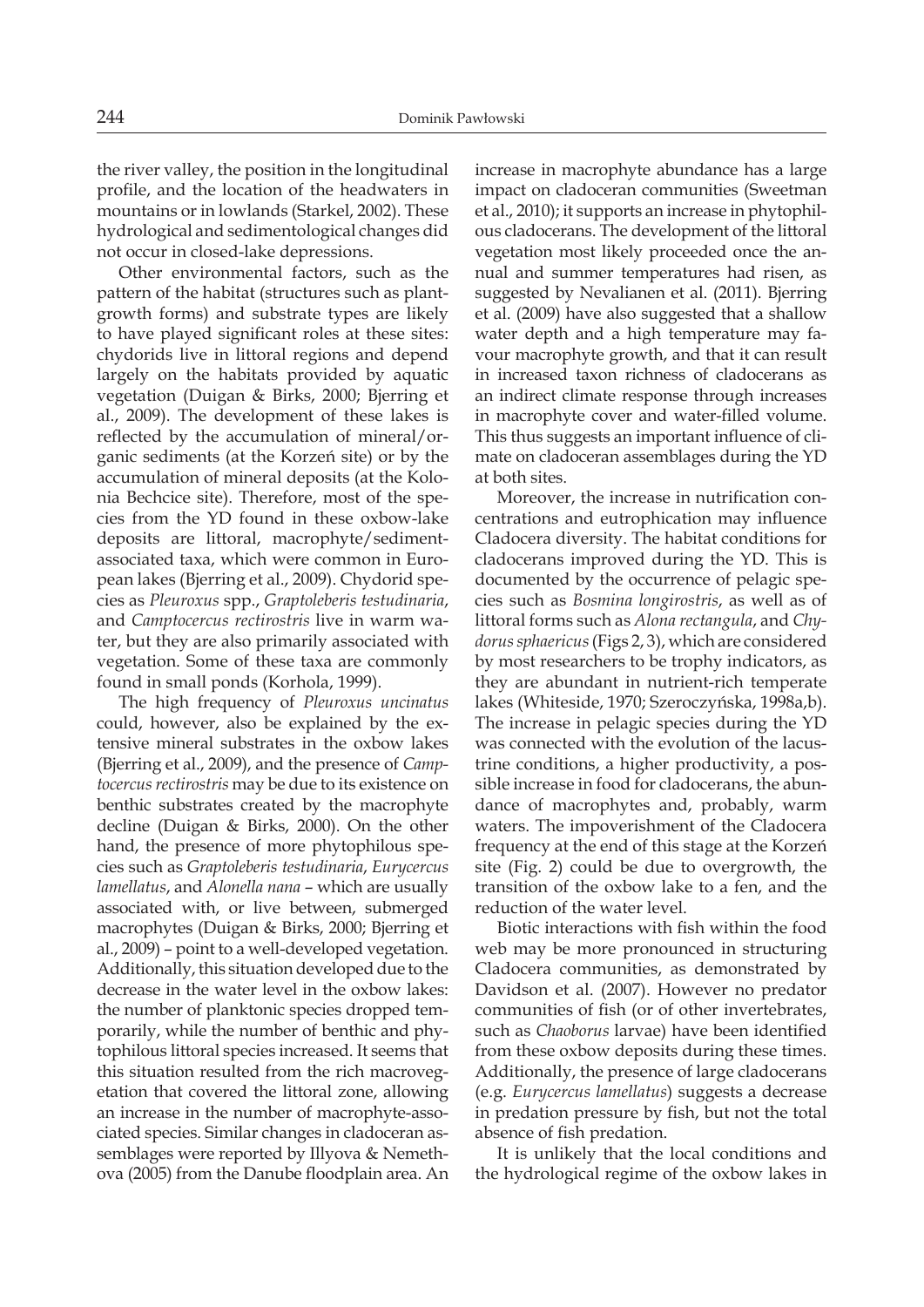the river valleys were the only (or main) factors which influenced Cladocera development (although such a scenario is theoretically possible); rather it is probable that the Cladocera diversity in the oxbow lakes was also subject to changing conditions due to climate fluctuations over many years. Additionally, Engels et al. (2008), on the basis of chironomid assemblages, showed no difference in the temperature inferences for lakes situated on the floodplain, in contrast to those isolated from fluvial influence. This seems to imply that Cladocera records derived from floodplain sediments can be used to reconstruct changes in temperature just as reliably as can records based on cladoceran assemblages from lakes unaffected by fluvial influence. Recent ecological studies also suggest that Cladocera do respond to climate change (Kamenik et al., 2007; Bjerring et al., 2009; Nevalainen et al., 2011) even over a few decades, while their response to temperature is complex and indirect (Kattel et al., 2008).

One of the ways to illustrate the direction and magnitude of climate change, in addition to the presence of species preferring warm water, may be, as suggested by Kamenik et al. (2007), shifts from assemblages with Bosminidae to assemblages without Bosminidae (and vice versa), as well as shifts in Bosminidae, i.e. the replacement of *B. longirostris* with species from the *Eubosmina* group. Similar changes affected the *B. longirostris* frequency at Korzeń and especially at Kolonia Bechcice: initially this species appeared, later it rapidly disappeared, and then the frequency increased again (Fig. 3). This might be a response to YD cooling and environmental changes, as suggested by Sarmaja-Korjonen & Seppa (2007) and by Nevalainen et al. (2011). All the more so, *Bosmina* (*Eubosmina*) *coregoni* and *B*. (*E.*) *longispina* have been found in northern Finnish Lapland (Korhola, 1999; Sarmaja-Korjonen et al., 2006), indicating that these forms are tolerant of cold-climate conditions. The cold interval could therefore have resulted in a dramatic decrease and the near extinction of the planktonic Cladocera, especially *Bosmina longirostris*. The decrease of *B. longirostris* in the mires under study may, however, also be related to the general trend of disappearance of all pelagic species, or it might be a response to other factors such as a decrease in the lake-water depth, or the limited influence of floods. Additionally, this situation was connected with a decreasing number of total chydorid eggs (TCE; see Fig. 3), which might suggest a milder climate with a long open-water season when chydorids reproduce asexually, resulting in a high proportion of shells of asexual females and a low proportion of shells of sexual females (ephippia) in the sediments (Sarmaja-Korjonen & Seppa, 2007). Thus these changes may correspond to a warmer phase of the YD. In addition, in both oxbow lakes, along with the appearance of thermophilic species, the frequency of Cladocera increased, and the species associated with macrophytes and requiring a better habitat appeared. This could be a reaction to summers when the water was warmer, with a longer open-water season and slightly more nutrient-rich water, as well as the systematic growth of macrophytes, which ultimately could also be a response to a small climatic amelioration. This situation resembles that known from Lake Gościąż, where a warmer phase can be identified within the YD (Szeroczyńska, 1998a). The same phenomenon was described (Pawłowski, 2012; Forysiak et al., 2010) from other sites in this area: in Żabieniec (nearly 20 km east of Kolonia Bechcice) and at Ner Zawada (in the Ner River valley). It thus seems that the Cladocera analysis indicates only a slight drop in temperature in this region during the YD. These suggestions are close to the results based on chironomidbased reconstructions for this part of Poland (Płóciennik et al., 2011). The warmer part of the YD, the area's distance from the glacier, the milder climatic conditions – characterised by the influence of warmer, wetter oceanic air masses – were more favourable than those in the northern part of Poland, and new ecological niches for colonization (oxbows), favoured cladoceran biodiversity.

Minor climate fluctuations (such as increases in humidity) may have influenced the development of local rivers and oxbow lakes, at least. The filling of the cut-off meanders in Poland started mainly during the YD, or just slightly after, and several meanders were abandoned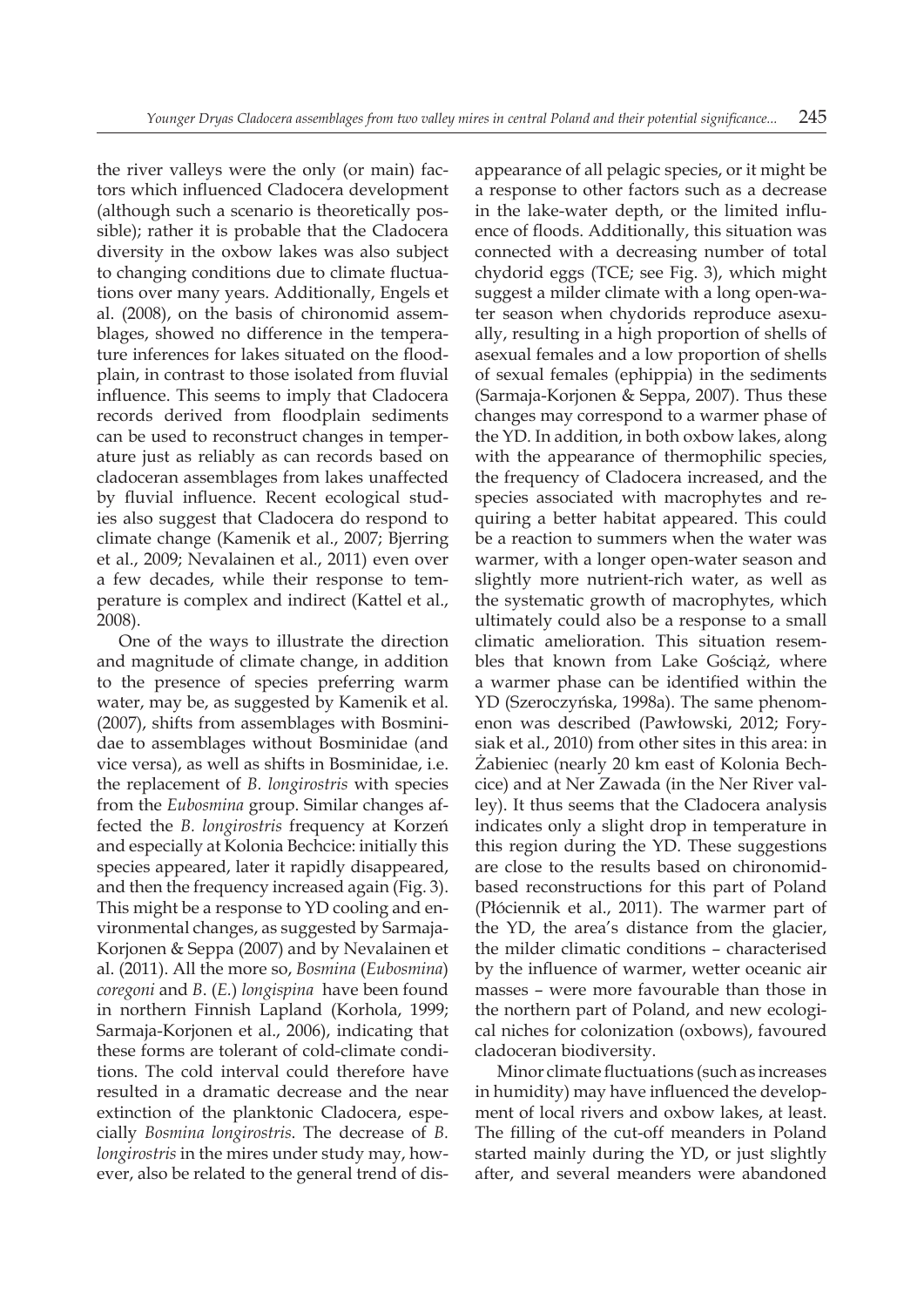during the slight warming of the last 300 years of the YD (Starkel, 2002). The rapid warming and the decline in seasonal fluctuations of runoff and sediment load became recorded in the stabilisation and concentration of river channels, as well as in the narrowing of the active (flood) zone (Starkel, 2002). This probably partly explains the limited influence of floods at the Kolonia Bechcice site, because the 'origin' of this oxbow lake took place later, in a warmer phase of the YD. This is confirmed by the increasing diversity of Cladocera and the presence of more species living in warm water at the end of the YD (Fig. 3).

#### **5. Conclusions**

Cladocerans appear most useful in reconstructing the climate in the valley mires. The primary factors which affected Cladocera diversity and the presence of taxa preferring warm water in the YD at the Korzeń and Kolonia Bechcice sites were the climate and local factors, of which the influence of the river is most important. It seems that this was a response to a small climatic amelioration. This is an additional argument for a rapid response of oxbows/valley mire ecosystems to global climate change.

#### **Acknowledgements**

I am grateful to two reviewers for critical and helpful comments. The study was supported by a grant (NN 306 276735) from the Polish Ministry of Science and Higher Education.

# **References**

- Bennike, O., Sarmaja-Korjonen, K. & Seppänen, A., 2004. Reinvestigation of the classic late-glacial Bølling Sø sequence, Denmark: chronology, macrofossils, Cladocera and chydorid ephippia. *Journal of Quaternary Science* 19, 465–478.
- Berglund, B.E., Björck, S., Lemdahl, G., Bergsten, H., Nordberg, K. & Kolstrup, E., 1994. Late Weichselian environmental change in southern Sweden and Denmark. *Journal of Quaternary Science* 9, 127–132.
- Bjerring, R., Becares, E., Declerck, S., Gross, E.M., Hansson, L-A., Kairesalo, T., Nykänen, M., Halkiewicz, A., Kornijów, R., Conde-Porcuna, J.M., Seferlis, M., Noges, T., Moss, B., Amsinck, S.L., Vad Odgaard, B. & Jeppesen, E., 2009. Subfossil Cladocera in relation to contemporary environmental variables in 54 Pan-European lakes. *Freshwater Biology* 54, 2401–2417.
- Björck, S., 2006. Younger Dryas oscillation, global evidence. [In:] S.A. Elias (Ed.): *Encyclopedia of Quaternary Science*, Volume 3. Elsevier, Oxford.
- Bohncke, S., 1993. Lateglacial environmental changes in The Netherlands: spatial and temporal patterns. *Quaternary Science Reviews* 12, 707–717.
- Bohncke, S., Vandenberghe, J. & Huijzer, A.S., 1993. Periglacial environments during the Weichselian Late Glacial in the Mass valley, the Netherlands. *Geologie en Mijnbouw* 72, 193–210.
- Borówka, R.K. & Tomkowiak, J., 2011. Raport z wykonania analiz geochemicznych próbek pobranych z torfowisk Polski Środkowej [Report on the implementation of the geochemical analyses of samples taken from peatlands in Central Poland]. [In:] J. Forysiak (Ed.): Raport końcowy N N306 276735. *Geneza i ewolucja torfowisk dolinowych środkowej Polski i ich antropogeniczne przekształcenia: Sprawozdanie merytoryczne, Geochemia* [The origin and evolution of the valley mires from central Poland and their anthropogenic transformation: technical report, Geochemistry], 9 pp. (in Polish)
- Borówka, R.K., Forysiak, J., Bieniek, B., Kloss, M., Obremska, M., Pawłowski, D., Kulikowskiy, M., Witkowski, A., Kierzek, A. & Żurek, S., 2011. Zapis zmian warunków środowiskowych w dolinie Widawki na podstawie analizy utworów biogenicznych torfowiska Korzeń [Record of changes in environmental conditions in the Widawka valley based on the analysis of biogenic sediments from the Korzeń mire]. [In:] J. Forysiak & M. Ziułkiewicz (Eds): *Torfowiska dorzecza Widawki. Wybrane problemy i przykłady* [Mires of the Widawka valley. Some problems and examples]. Wydawnictwo IAUŁ, Łódź-Bełchatów, 75–92. (in Polish)
- Böttger, T., Hiller, A., Junge, F.W., Litt, T., Mania, D. & Scheele, N., 1998. Late Glacial stable isotope record, radiocarbon stratigraphy, pollen and mollusc analyses from the Geiseltal area, Central Germany. *Boreas* 27, 88–100.
- Coope, G., Lemdahl, G., Lowe, J. & Walkling, A., 1998. Temperature gradients in northern Europe during the Last Glacial-Holocene transition (14-9<sup>14</sup>CkyrBP) interpreted from coleopteran assemblages. *Journal of Quaternary Science* 13, 419–433.
- Davidson, T.A., Sayer, C.D., Perrow, M.R., Bramm, M. & Jeppesen, E., 2007. Are controls on species composition similar for contemporary and sub-fossil cladoceran assemblages? – A study of 39 shallow lakes of contrasting trophic status. *Journal of Paleolimnology* 38, 117–134.
- Dobrowolski, R., Bałaga, K., Bogucki, A., Fedorowicz, S., Melke, J., Pazdur, A. & Zubovič, S., 2001. Chronostratigraphy of the Okunin and Czerepacha lake-mire geosystems (Volhynia Polesiye, NW Ukraine) dur-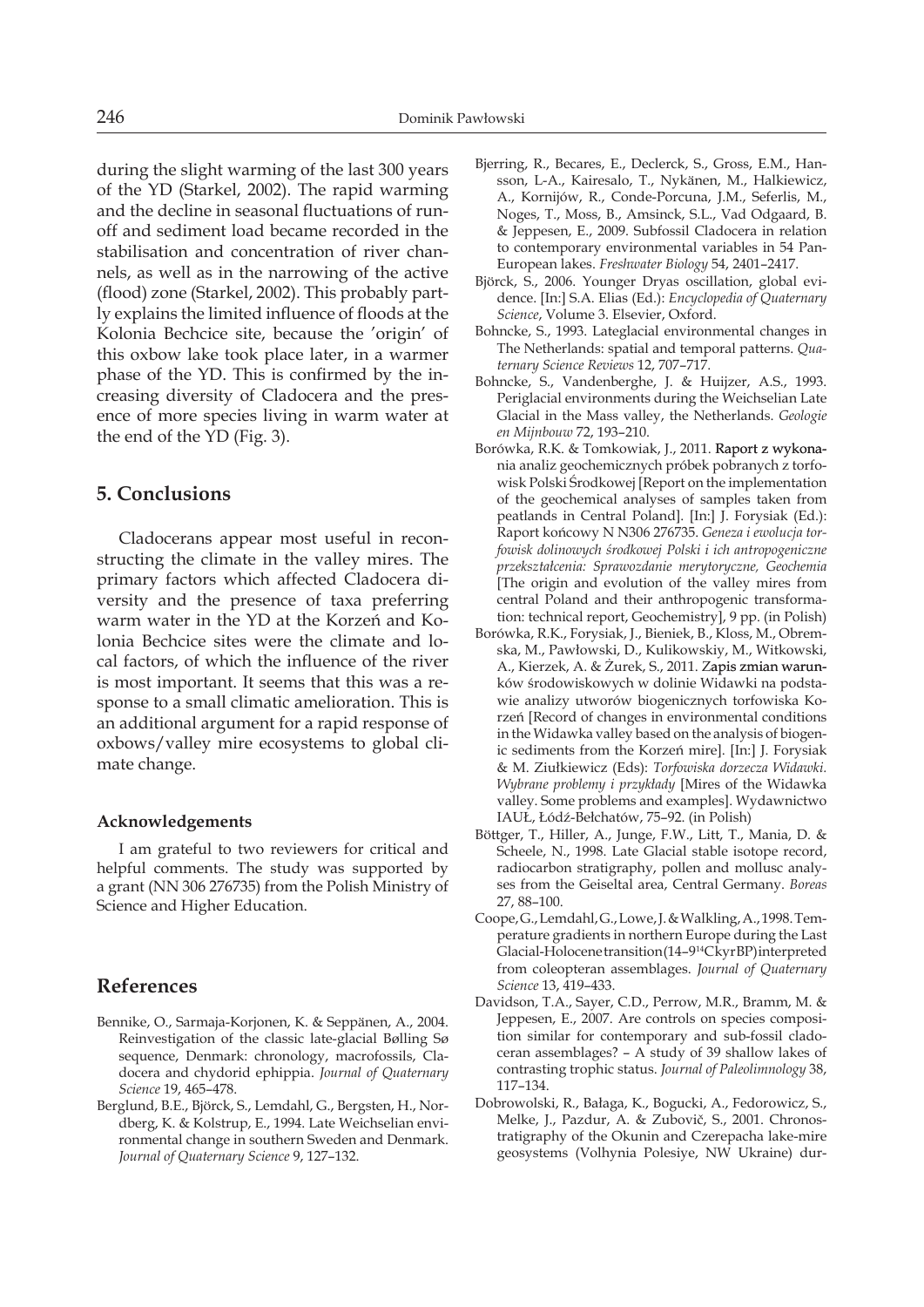ing the late glacial and Holocene. *Geochronometria* 20, 107–115.

- Duigan, C.A. & Birks, H.H., 2000. The late-glacial and early-Holocene palaeoecology of cladoceran microfossil assemblages at Kråkenes, western Norway, with a quantitative reconstruction of temperature changes. *Journal of Paleolimnology* 23, 67–76.
- Engels, S., Bohncke, S.J.P., Bos, J.A.A., Heiri, O., Vandenberghe, J. & Wallinga, J., 2008. Environmental inferences and chironomid-based temperature reconstructions from fragmentary records of the Weichselian Early Glacial and Pleniglacial periods in the Niederlausitz area (eastern Germany). *Palaeogeography, Palaeoclimatology, Palaeoecology* 260, 405–416.
- Forysiak, J., Obremska, M., Pawłowski, D. & Kittel, P., 2010. Late Vistulian and Holocene changes in the Ner river valley in light of geological and palaeoecological data from the Ner-Zawada peatland. *Geologija* 52, 25–33.
- Frey, D.G., 1986. Cladocera analysis. [In:] B.E. Berglund (Ed.): *Handbook of Holocene paleoecology and paleohydrology*. John Wiley and Sons, Chichester, 667–692.
- Goslar, T., Ralska-Jasiewiczowa, M., Starkel, L., Demske, D., Kuc, T., Łącka, B., Szeroczyńska, K., Wicik, B. & Więckowski, K., 1998. Discussion of the Late-Glacial record in the Lake Gościąż sediments. [In:] M. Ralska-Jasiewiczowa, T. Goslar, T. Madeyska & L. Starkel (Eds): *Lake Gościąż, central Poland. A monographic study*, IB PAN, Kraków, 171–180.
- Goslar, T., Bałaga, K., Arnold, M., Tisnerat, N., Starnawska, E., Kuźniarski, M., Chróst, L., Walanus, A. & Więckowski, K., 1999. Climate-related variations in the composition of the Lateglacial and Early Holocene sediments of Lake Perespilno (eastern Poland). *Quaternary Science Reviews* 18, 899–911.
- Grimm E.C., 1987. CONISS: a Fortran 77 program for stratigraphically constrained cluster analysis by the method of incremental sum of squares. *Computers & Geosciences* 13, 13–35.
- Harmsworth, R.V., 1968. The developmental history of Belham Tarn (England) as shown by animal microfossils, with special reference to the Cladocera. *Ecological Monographs* 38, 223–241.
- Hofmann, W., 2000. Response of the chydorid faunas to rapid climatic changes in four alpine lakes at different altitudes. *Palaeogeography, Palaeoclimatology Palaeoecology* 159, 281–292.
- Illyova, M. & Nemethova, D., 2005. Long-term changes in cladoceran assemblages in the Danube floodplain area (Slovak-Hungarian stretch). *Limnologica* 35, 274–282.
- Isarin, R.F.B., Renssen, H. & Vandenberghe, J., 1998. The impact of the North Atlantic ocean on the Younger Dryas climate in north-western and central Europe. *Journal of Quaternary Science* 13, 447–453.
- Isarin, R.F.B. & Bohncke, S.J.P., 1999. Mean July temperatures during the Younger Dryas in northwestern and central Europe as inferred from climate indicator plant species. *Quaternary Research* 51, 158–173
- Isarin, R.F.B. & Rensen, H., 1999. Reconstructing and modelling Late Weichselian climates: the Younger

Dryas in Europe as a case study. *Earth-Science Reviews* 48, 1–38.

- Kamenik, C., Szeroczyńska, K. & Schmidt, R., 2007. Relationships among recent Alpine Cladocera remains and their environment: implications for climatechange studies. *Hydrobiologia* 594, 33–46.
- Kattel, G.R., Battarbee, R.W., Mackay, A.W. & Birks, H.J.B., 2008. Recent ecological change in a remote Scottish mountain loch: an evaluation of a Cladocerabased temperature transfer-function. *Palaeogeography, Palaeoclimatology, Palaeoecology* 259, 51–76.
- Kittel, P., Muzolf, B., Budek, A., Cywa, K., Forysiak, J., Mueller-Bieniek, A., Obremska, M., Pawłowski, D., Stachowicz-Rybka, R., Tomczyńska, Z. & Wacnik A., 2010. Środowisko przyrodnicze, gospodarka i osadnictwo w świetle badań w dorzeczu środkowego Neru [The natural environment, economy and settlement in the light of studies in the basin of the middle part of Ner River].[ In:] M. Karczewski, M. Karczewska, M. Makohonienko, D. Makowiecki, E. Smolska & P. Szwarczewski (Eds): *Środowisko i Kultura, Środowisko przyrodnicze, gospodarka, osadnictwo i kultura symboliczna w V w. p.n.e. – VII w. n.e. w dorzeczach Odry, Wisły i Niemna* [The natural environment, economy, settlement and symbol culture from the 5th century BC to the 7th century AD in the basins of the Oder, the Vistula and the Neman]. Bogucki Wydawnictwo Naukowe, Poznań, 74–76. (in Polish)
- Kłysik, K., 2001. Warunki klimatyczne [Climatic conditions]. [In:] S. Liszewski (Ed.): *Zarys monografii województwa łódzkiego* [Monograph of the Łódź Voivodship]. Łódzkie Towarzystwo Naukowe, Łódź (in Polish).
- Korhola, A., 1999. Distribution patterns of Cladocera in subarctic Fennoscandian lakes and their potential in environmental reconstruction. *Ecography* 22, 357–373.
- Kozarski, S., 1991. Warta a case study of a lowland river. [In:] L. Starkel, K.J. Gregory & J.B. Thornes (Eds): *Temperate palaeohydrology*. Wiley, Chichester, 189–215.
- Krilova, E.P., Van Hardenbroek, M., Heiri, O., Cremer, H. & Lotter, A.F., 2010. 500 years of trophic-state history of a hypertrophic Dutch dike-breach lake. *Journal of Paleolimnology* 43, 829–842.
- Litt, T., Brauer, A., Goslar, T., Merkt, J., Balaga, K., Müller, H., Ralska-Jasiewiczowa, M., Stebich, M. & Negendank, J.F.W., 2001. Correlation and synchronisation of Lateglacial continental sequences in northern central Europe based on annually laminated lacustrine sediments. *Quaternary Science Reviews* 20, 1233–1249.
- Lorenc, M., 2008. O możliwościach rekonstrukcji paleotemperatur vistulianu na podstawie kopalnych zespołów ptaków [The possibilities for reconstruction of palaeotemperatures based on Weichselian fossil groups of birds]. *Geologos* 14, 91–106. (in Polish)
- Lotter, A.F., Birks, H.J.B., Eicher, U., Hofmann, W. & Marchetto, A., 1997. Modern diatom, Cladocera, chironomid, and chrysophyte cyst assemblages as quantitative indicators for the reconstruction of past environmental conditions in the Alps. I. Climate. *Journal of Paleolimnology* 18, 395–420.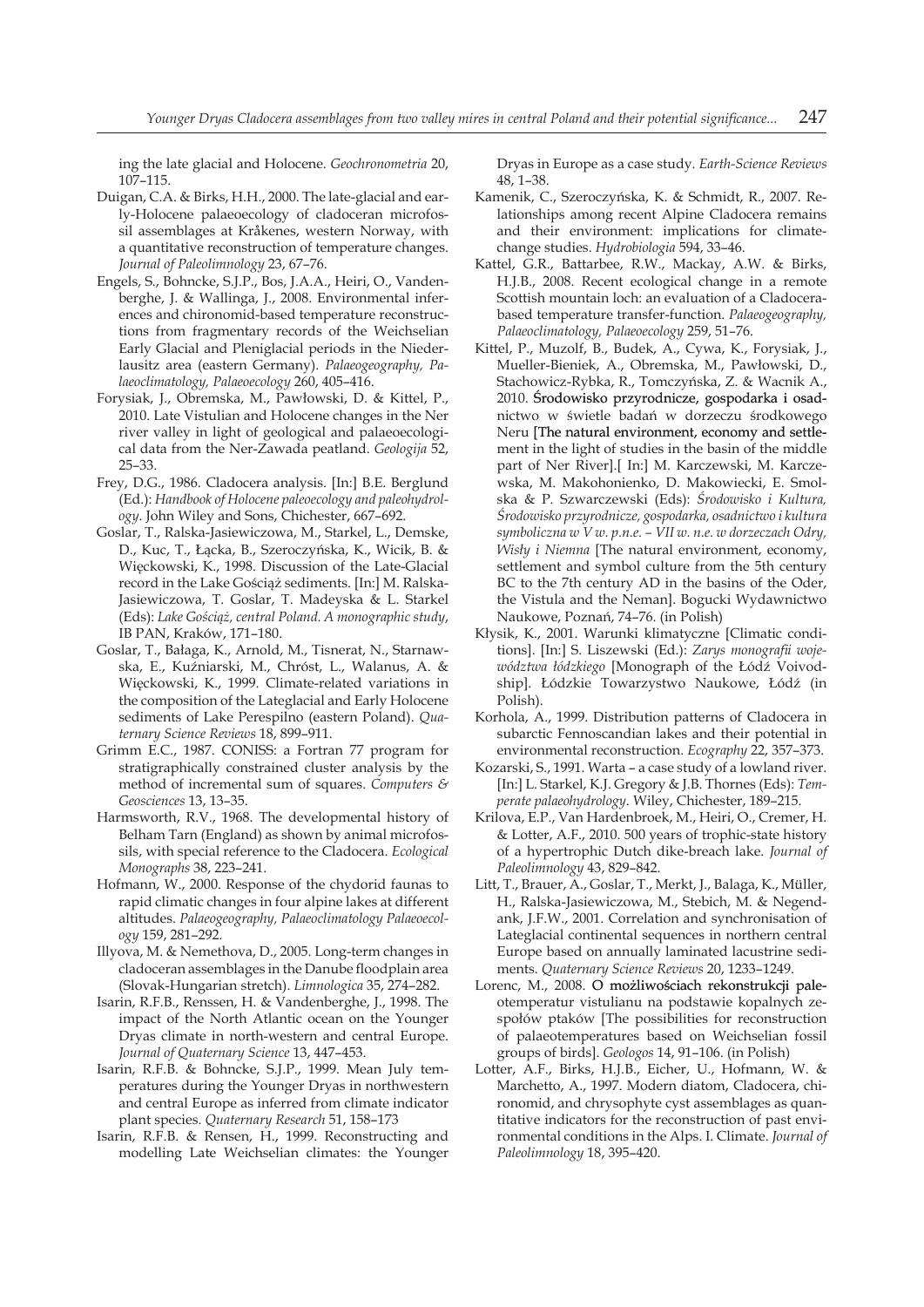- Lotter, A.F., Birks, H.J.B., Eicher, U., Hofmann, W., Schwander, J. & Wick, L., 2000. Younger Dryas and Allerød summer temperatures at Gerzensee (Switzerland) inferred from fossil pollen and cladoceran assemblages. *Palaeogeography, Palaeoclimatology, Palaeoecology* 159, 349–361.
- Lowe, J.J., Rasmussen, S.O., Björck, S., Hoek, W.Z., Steffensen, J.P., Walker, M.J.C., Yu, Z.C. & the INTIMATE group, 2008. Synchronization of palaeoenvironmental events in the North Atlantic region during the Last Termination: a revised protocol recommended by the INTIMATE group. *Quaternary Science Reviews* 27, 6–17.
- Mojski, J.E., 2005. *Ziemie polskie w czwartorzędzie*. *Zarys monograficzny* [Poland in the Quaternary period. Monograph]. PIG, Warszawa, 402 pp.
- Mortensen, M.F., Birks, H.B., Christensen, C., Holm, J., Noe-Nygaard, N., Odgaard, B.V., Olsen, J. & Rasmussen, K.L., 2011. Lateglacial vegetation development in Denmark – new evidence based on macrofossils and pollen from Slotseng, a small-scale site in southern Jutland. *Quaternary Science Reviews* 30, 2534–2550.
- Nevalainen, L., Luoto, T.P., Kultti, S. & Sarmaja-Korjonen, K., 2011. Do subfossil Cladocera and chydorid ephippia disentangle Holocene climate trends? *The Holocene* 22, 291–299.
- Pawłowski, D., Kloss, M., Obremska, M., Szymanowski, M. & Żurek S,. 2012. Evolution of small valley mire in central Poland as a result of hydroclimatic oscillations. *Geochronometria* 39, 133–148.
- Pawłowski, D., 2012. Early development of Late Vistulian (Weichselian) lacustrine sediments in the Żabieniec swamp (central Poland). *Geochronometria* 39, 197–211.
- Płóciennik, M., Self, A., Birks, H.J.B. & Brooks, S.J., 2011. Chironomidae (Insecta: Diptera) succession in Żabieniec bog and its palaeo-lake (central Poland) through the Late Weichselian and Holocene. *Palaeogeography, Palaeoclimatology, Palaeoecology* 307, 150– 167.
- Poulsen, E.M., 1928. Faunistische und biologische Unterschungen über die Cladocerafauna von Danmark. *Videnskabeliege Meddelelser Fra Dansk Naturhistorik Forening* 86, 203–242.
- Ralska-Jasiewiczowa, M., Demske, D. & Van Geel, B., 1998. Late-Glacial vegetation history recorded in the Lake Gościąż sediments. [In:] M. Ralska-Jasiewiczowa, T. Goslar, T. Madeyska & L. Starkel (Eds): *Lake Gościąż, central Poland. A monographic study*. IB PAN, Kraków, 128–143.
- Ralska-Jasiewiczowa, M., Goslar, T., Różański, K., Wacnik, A., Czernik, J. & Chróst, L. 2003. Very fast environmental changes at the Pleistocene/Holocene boundary, recorded in laminated sediments of Lake Gościąż, Poland. *Palaeogeography, Palaeoclimatology, Palaeoecology* 193, 225–247.
- Rotnicki, K. & Młynarczyk, Z., 1989. *Późnovistuliańskie i holoceńskie formy i osady korytowe środkowej Prosny i ich paleohydrologiczna interpretacja*. [Late Vistulian and Holocene form and sediments from the central Prosna and their palaeohydrological interpretation].

Wydawnictwo Naukowe UAM, Seria Geografia 43, 1–76. (in Polish)

- Sarmaja-Korjonen, K., 2003. Chydorid ephippia as indicators of environmental change-biostratigraphical evidence from two lakes in southern Finland. *The Holocene* 13, 691–700.
- Sarmaja-Korjonen, K., Nyman, M., Kultti, S. & Valiranta, M., 2006. Palaeolimnological development of Lake Njargajavri, northern Finnish Lapland, in a changing Holocene climate and environment. *Journal of Paleolimnology* 35, 65–81.
- Sarmaja-Korjonen, K. & Seppä, H., 2007. Abrupt and consistent responses of aquatic and terrestrial ecosystems to the 8200 cal. yr cold event: a lacustrine record from Lake Arapisto, Finland. *The Holocene* 17, 457–467.
- Stachowicz-Rybka, R., Obremska, M., Kittel, P., Pawłowski, D., Cywa, K. & Forysiak, J., 2011. Zapis zmian paleośrodowiskowych w kontekście archeologicznym w osadach wypełnienia paleokoryta w dolinie Neru na stanowisku Kolonia Bechcice (woj. Łódzkie, Polska Środkowa) [Record of palaeoenvironmental changes in the archeological context of paleo-meander deposits in the Kolonia Bechcice (Ner River Valley, Łódź Voivodship, central Poland] [In:] M.T. Karasiewicz, P. Hulisz & A.M. Noryśkiewicz (Eds): *Człowiek i jego wpływ na środowisko przyrodnicze w przeszłości i czasach historycznych* [Man and his impact on the environment in the past and historical times]. Państwowy Instytut Geologiczny, Państwowy Instytut Badawczy, Warszawa, 73–74. (in Polish)
- Starkel, L. (Ed.), 1990. Evolution of the Vistula River valley during the last 15000 years. *Geographical Studies* 3 (Special Issue 5), 1–220.
- Starkel L., 2002. Younger Dryas–Preboreal transition documented in the fluvial environment of Polish rivers. *Global and Planetary Change* 35, 157–167.
- Starkel, L., Gębica, P. & Superson, J., 2007. Last Glacial– Interglacial cycle in the evolution of river valleys in southern and central Poland. *Quaternary Science Reviews* 26, 2924–2936.
- Steffensen, J.P., Andersen, K.K., Bigler, M., Clausen, H.B., Dahl-Jensen, D., Fischer, H., Goto-Azuma, K., Hansson, M., Johnsen, S.J., Jouzel, J., Masson-Delmotte, V., Popp, T., Rasmussen, S.O., Rothlisberger, R., Ruth, U., Stauffer, B., Siggaard-Andersen, M.-L., Sveinbjörnsdóttir, A.E., Svensson, A. & White, J.W.C., 2008. High-resolution Greenland ice core data shows abrupt climate change happens in few years. *Science* 321, 680–684.
- Sweetman, J.N., Rühland, K.M. & Smol, J.P., 2010. Environmental and spatial factors influencing the distribution of cladocerans in the lake across the central Canadian Arctic treeline region. *Journal of Limnology* 69, 76–87.
- Szeroczyńska, K., 1998a. Cladocera analysis in the Late-Glacial sediments of the Lake Gościąż. [In:] M. Ralska-Jasiewiczowa, T. Goslar, T. Madeyska & L. Starkel (Eds): *Lake Gościąż, central Poland. A monographic study*. IB PAN, Kraków, 148–158.
- Szeroczyńska, K., 1998b. Wioślarki (Cladocera, Crustacea) jako źródło informacji w badaniach osadów je-